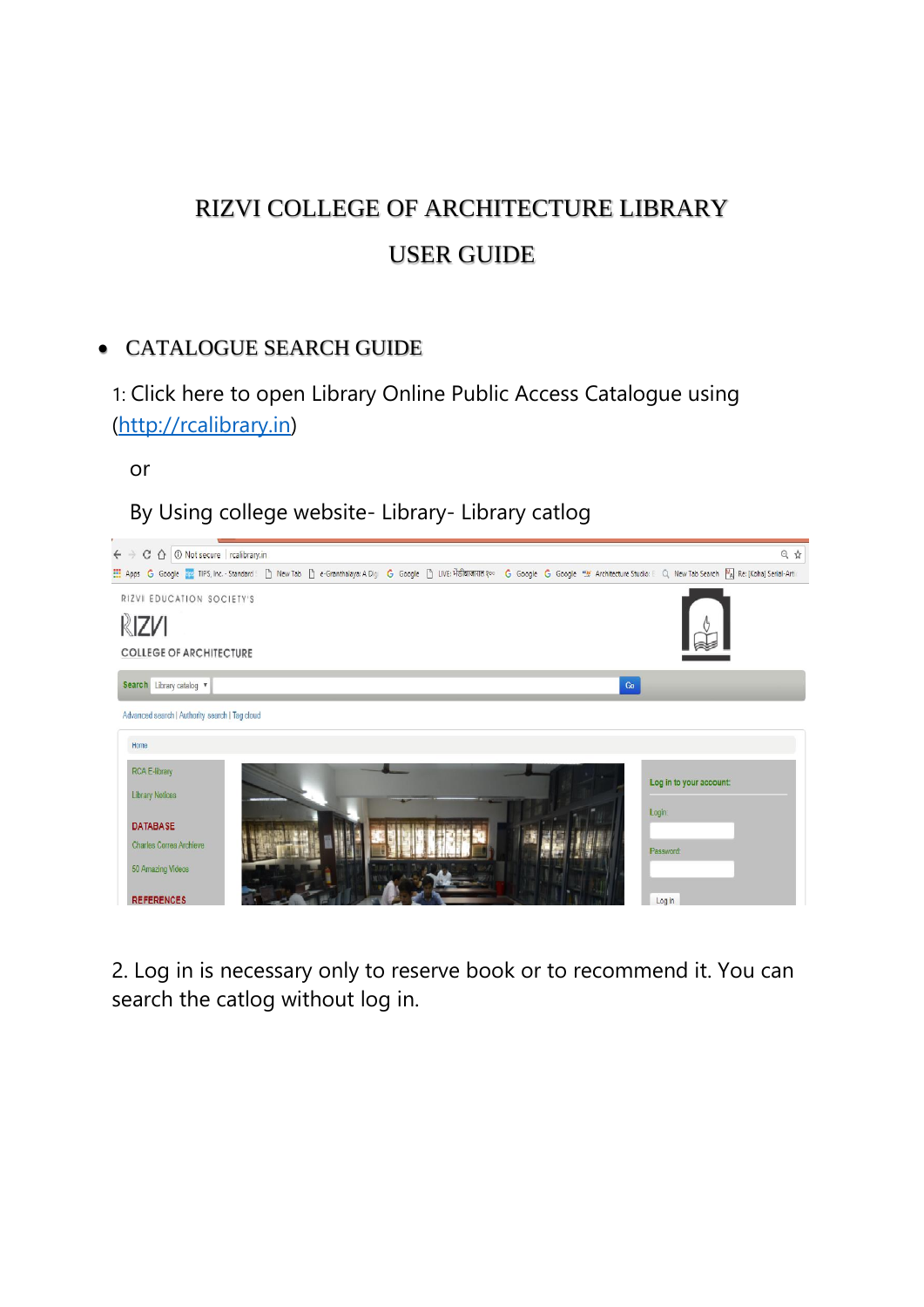3. For Log in: - Enter username and password (Collect password from helpdesk). Users are requested to change their default password at first session. Username is your name. Fathers name together surname and password is first 4 letters or rcalibrary.

 For example: - The name is Nishad Rahim Thandanvida. Then the username is nishadrahim.thandanvida and password is first 4 letters or rcalibrary

4. A) You can search the catalogue –Author, title, subject wise.

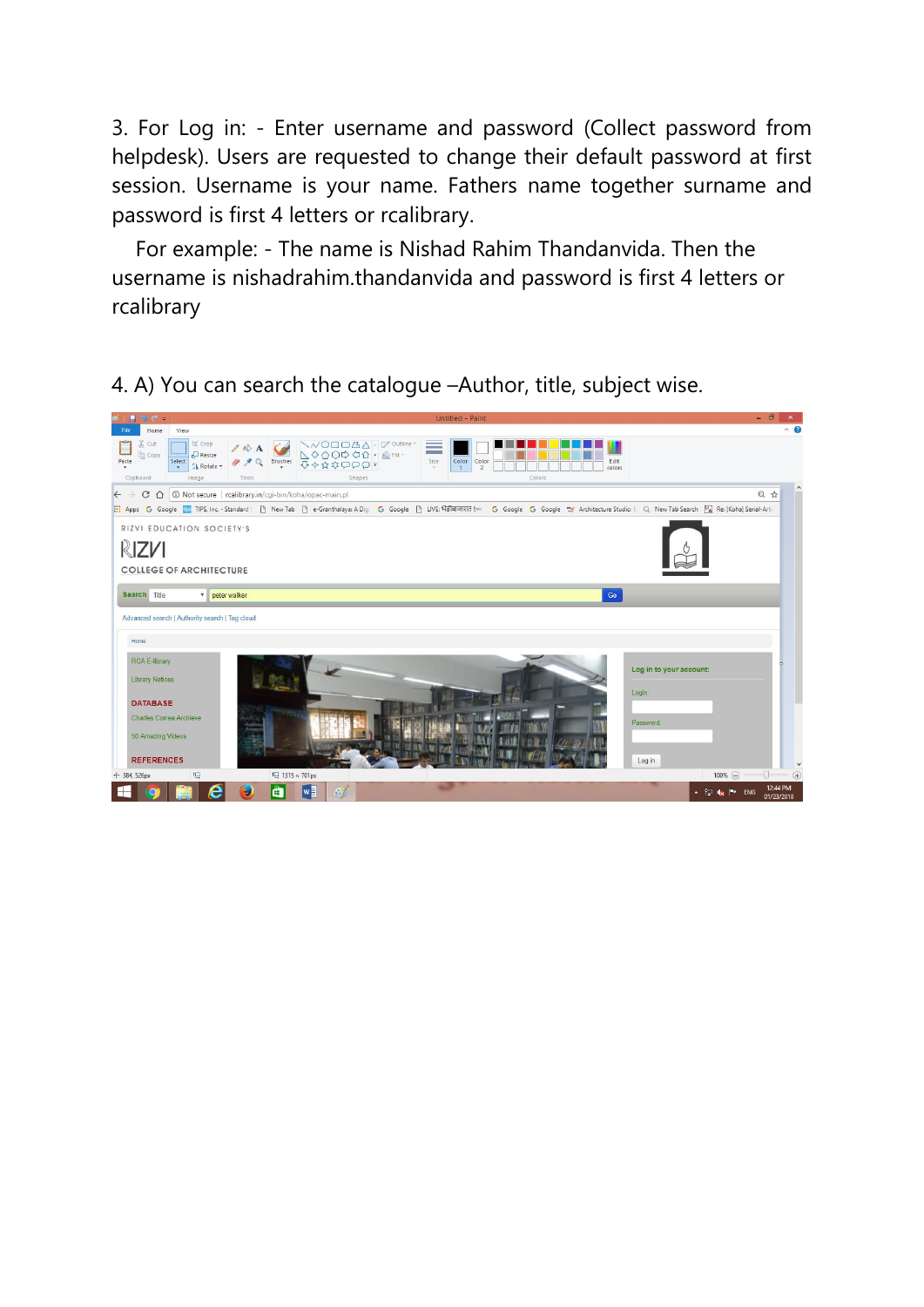## B) After typing the few words from author or title you will retrieve the results



C) Click on the title and you will get the details here the subject will give you location and the Barcode is accession no which is red number appeared on spine of the books.

|                                                                               | $\leftarrow \rightarrow \mathbb{C} \; \hat{\Omega} \;   \; 0$ rcalibrary.in/cgi-bin/koha/opac-detail.pl?biblionumber=25976&query_desc=ti%2Cwrdl%3A%20peter%20walker |                                                           |  |  |  |                                                                                                                                                                                                                              |  |  |               |  |          | $Q \nightharpoonup$ |                  |                |                  |                 |                                 |  |  |  |
|-------------------------------------------------------------------------------|---------------------------------------------------------------------------------------------------------------------------------------------------------------------|-----------------------------------------------------------|--|--|--|------------------------------------------------------------------------------------------------------------------------------------------------------------------------------------------------------------------------------|--|--|---------------|--|----------|---------------------|------------------|----------------|------------------|-----------------|---------------------------------|--|--|--|
|                                                                               |                                                                                                                                                                     |                                                           |  |  |  | <mark>::: Apps G Google Ro</mark> TIPS, Inc. - Standard S [ ] New Tab [ ] e-Granthalaya: A Digi G Google [ ] LIVE: भेडीबाजारात १०० G Google G Google "※ Architecture Studio: E Q, New Tab Search Mal Re: [Koha] Serial-Artic |  |  |               |  |          |                     |                  |                |                  |                 |                                 |  |  |  |
|                                                                               |                                                                                                                                                                     |                                                           |  |  |  |                                                                                                                                                                                                                              |  |  |               |  |          |                     |                  |                |                  |                 |                                 |  |  |  |
| Advanced search   Authority search   Tag cloud                                |                                                                                                                                                                     |                                                           |  |  |  |                                                                                                                                                                                                                              |  |  |               |  |          |                     |                  |                |                  |                 |                                 |  |  |  |
| Home > Details for: Peter Walker and partners: Nasher sculpture center garden |                                                                                                                                                                     |                                                           |  |  |  |                                                                                                                                                                                                                              |  |  |               |  |          |                     |                  |                |                  |                 |                                 |  |  |  |
| No cover                                                                      |                                                                                                                                                                     | <b>■ Normal view ■ MARC view ■ ISBD view</b>              |  |  |  |                                                                                                                                                                                                                              |  |  |               |  |          |                     |                  |                |                  |                 |                                 |  |  |  |
| image<br>available                                                            |                                                                                                                                                                     | Peter Walker and partners: Nasher sculpture center garden |  |  |  |                                                                                                                                                                                                                              |  |  |               |  |          |                     | $Browse$ results |                |                  |                 |                                 |  |  |  |
|                                                                               |                                                                                                                                                                     | By: Amidon, Jane e.                                       |  |  |  |                                                                                                                                                                                                                              |  |  |               |  |          |                     |                  |                |                  |                 | Previous Back to results Next » |  |  |  |
|                                                                               |                                                                                                                                                                     | Material type: Book                                       |  |  |  |                                                                                                                                                                                                                              |  |  |               |  |          |                     |                  | <b>4</b> Print |                  |                 |                                 |  |  |  |
|                                                                               |                                                                                                                                                                     | Publisher: Princeton Architectural Press 2006             |  |  |  |                                                                                                                                                                                                                              |  |  |               |  |          |                     |                  |                | Add to your cart |                 |                                 |  |  |  |
|                                                                               |                                                                                                                                                                     | Description: 144 pages.                                   |  |  |  |                                                                                                                                                                                                                              |  |  |               |  |          |                     |                  |                |                  |                 |                                 |  |  |  |
|                                                                               |                                                                                                                                                                     | ISBN: 9781568985671.                                      |  |  |  |                                                                                                                                                                                                                              |  |  |               |  |          |                     |                  |                |                  |                 | $\mathcal{L}$ Unhighlight       |  |  |  |
|                                                                               |                                                                                                                                                                     | Subject(s): Landscape                                     |  |  |  |                                                                                                                                                                                                                              |  |  |               |  |          |                     |                  |                |                  |                 | Save record -                   |  |  |  |
| Coogle<br>Province                                                            |                                                                                                                                                                     | DDC classification: 712.0922(L)/AMI/V/AL                  |  |  |  |                                                                                                                                                                                                                              |  |  |               |  |          |                     |                  |                |                  | More searches - |                                 |  |  |  |
|                                                                               |                                                                                                                                                                     |                                                           |  |  |  | Tags from this library: No tags from this library for this title. $\Diamond$ Log in to add tags.                                                                                                                             |  |  |               |  |          |                     |                  |                |                  |                 |                                 |  |  |  |
| which will be average rating: 0.0 (0 votes)                                   |                                                                                                                                                                     |                                                           |  |  |  |                                                                                                                                                                                                                              |  |  |               |  |          |                     |                  |                |                  |                 |                                 |  |  |  |
|                                                                               |                                                                                                                                                                     |                                                           |  |  |  |                                                                                                                                                                                                                              |  |  |               |  |          |                     |                  |                |                  |                 |                                 |  |  |  |
| Holdings (1)                                                                  |                                                                                                                                                                     | Comments (0)                                              |  |  |  |                                                                                                                                                                                                                              |  |  |               |  |          |                     |                  |                |                  |                 |                                 |  |  |  |
| Item type                                                                     |                                                                                                                                                                     | - Current location                                        |  |  |  | Call number                                                                                                                                                                                                                  |  |  | <b>Status</b> |  | Date due |                     | <b>Barcode</b>   |                |                  |                 |                                 |  |  |  |
| <b>ROOK</b>                                                                   | $\perp$ <b>BOOK</b>                                                                                                                                                 |                                                           |  |  |  | 712.0922(L)/AMI/WAL, (Browse shelf)                                                                                                                                                                                          |  |  | Available     |  |          |                     | 2219             |                |                  |                 |                                 |  |  |  |
|                                                                               |                                                                                                                                                                     |                                                           |  |  |  |                                                                                                                                                                                                                              |  |  |               |  |          |                     |                  |                |                  |                 |                                 |  |  |  |
|                                                                               |                                                                                                                                                                     |                                                           |  |  |  |                                                                                                                                                                                                                              |  |  |               |  |          |                     |                  |                |                  |                 |                                 |  |  |  |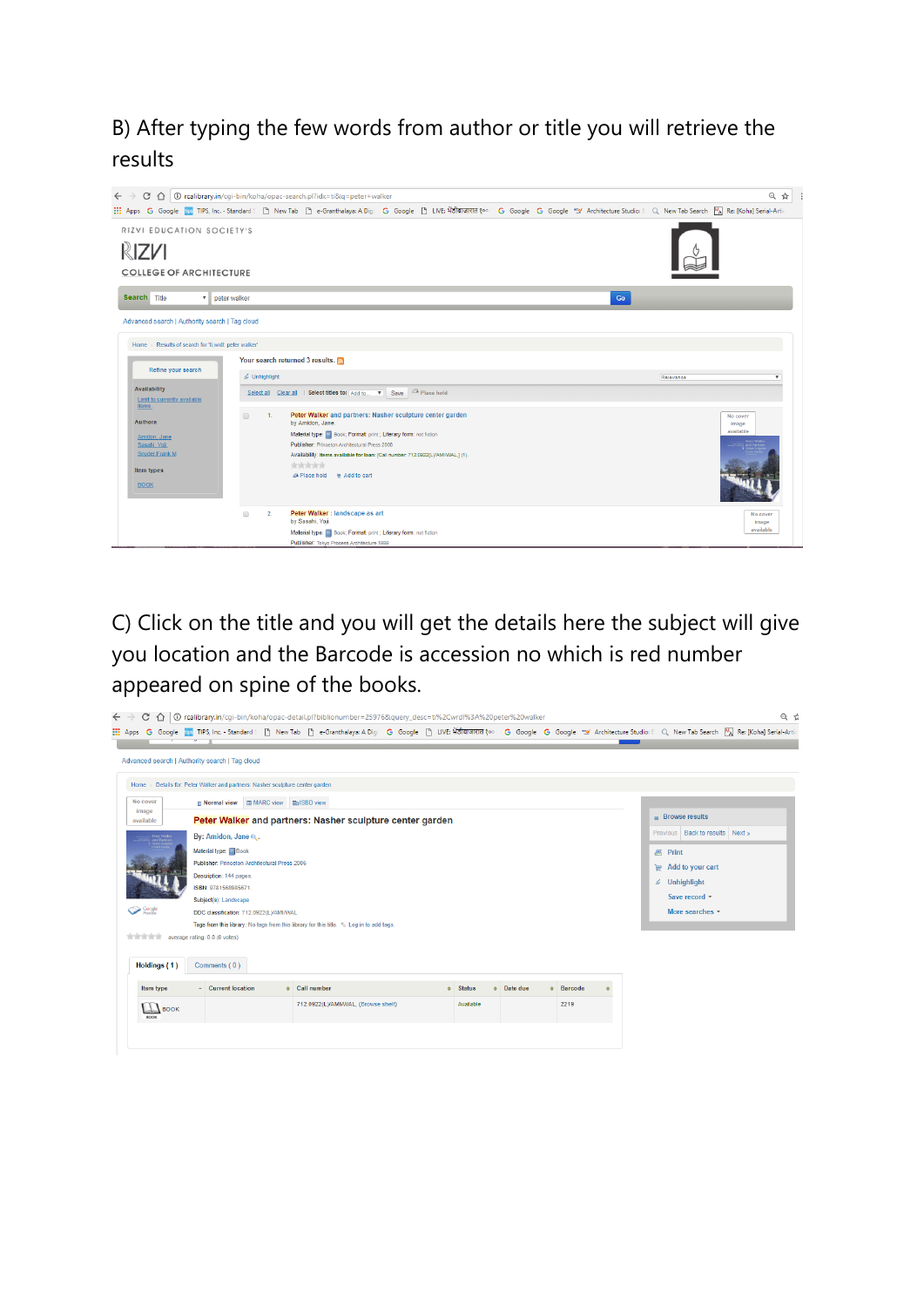## d) One can also view google preview by clicking the icon below the cover image of book.



5. You can use advanced search option too. The Advanced Search page offers many ways to limit the results of your search. You can limit them by using the drop down menus and a combination of the Boolean operators AND, OR, and NOT. The Advanced Search page also shows the multiple kinds of limits that can be applied to your search results. You may also limit your search to the Item Type. Below are shown all the different formats that our library possesses.

| ← → C △ © rcalibrary.in/cgi-bin/koha/opac-search.pl                                                                    | $Q$ $\uparrow$ |
|------------------------------------------------------------------------------------------------------------------------|----------------|
|                                                                                                                        |                |
| RIZVI EDUCATION SOCIETY'S<br>RIZV1<br><b>COLLEGE OF ARCHITECTURE</b><br>Advanced search   Authority search   Tag cloud |                |
| Home > Advanced search                                                                                                 |                |
| Search for:                                                                                                            |                |
| Keyword<br>$\bullet$ peter                                                                                             |                |
| v landscape<br>Subject<br>and                                                                                          |                |
| $\boldsymbol{\mathrm{v}}$<br>Keyword<br>and                                                                            |                |
| Search<br>More options<br>New search                                                                                   |                |
| Item type                                                                                                              |                |
| Limit to any of the following:                                                                                         |                |
| - வி<br>E-books<br>$\sqrt{3}$<br><b>BOOK</b><br><b>Reference Book</b><br><b>Thesis</b><br><b>BOOK</b><br>REFERENCE     |                |
| <b>ARTISTS</b>                                                                                                         |                |